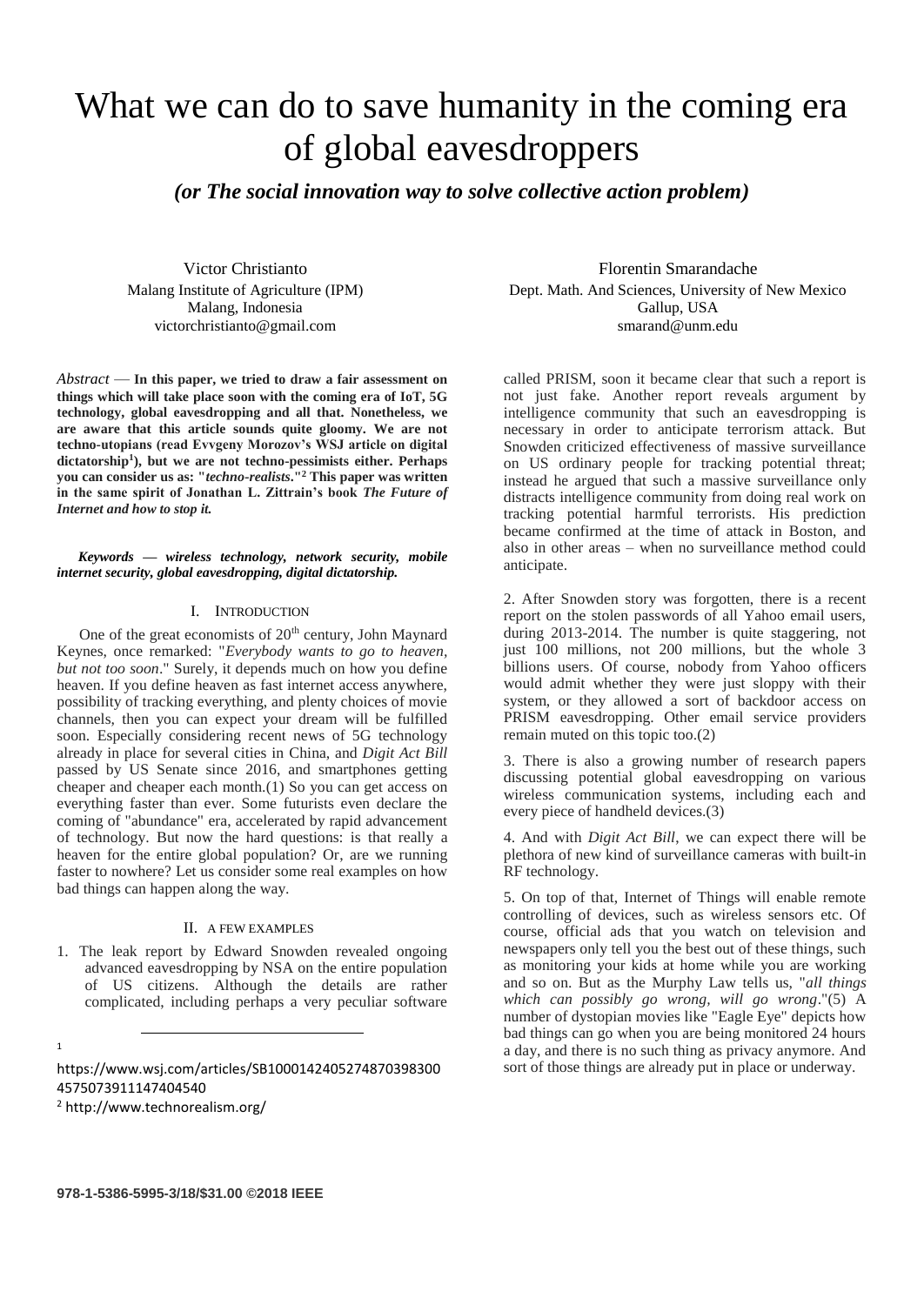# III. WHAT IS GLOBAL EAVESDROPPER

## According to Alejandro Proano et al.: (6)

*Wireless sensor networks (WSNs) have shown great potential in revolutionizing many applications including military surveillance, patient monitoring, agriculture and industrial monitoring, smart buildings, cities, and smart infrastructures. Several of these applications involve the communication of sensitive information that must be protected from unauthorized parties. As an example, consider a military surveillance WSN, deployed to detect physical intrusions in a restricted area. Such a WSN operates as an event-driven network, whereby detection of a physical event (e.g., enemy intrusion) triggers the transmission of a report to a sink.* 

*Although the WSN communications could be secured via standard cryptographic methods, the communication patterns alone leak contextual information, which refers to event-related parameters that are inferred without accessing the report contents. Event parameters of interest include: (a) the event location, (b) the occurrence time of the event, (c) the sink location, and (d) the path from the source to the sink. Leakage of contextual information poses a serious threat to the WSN mission and operation. In the military surveillance scenario, the adversary can link the events detected by the WSN to compromised assets. Moreover, he could correlate the sink location with the location of a command center, a team leader, or the gateway. Destroying the area around the sink could have far more detrimental impact than targeting any other area. Similar operational concerns arise in personal applications such as smart homes and body area networks. The WSN communication patterns could be linked to one's activities, whereabouts, medical conditions, and other private information.*

In the above contexts, contextual information can be exposed by *eavesdropping* on over-the-air transmissions and obtaining transmission attributes, such as inter-packet times, packet source and destination IDs, and number and sizes of transmitted packets. (6)

# IV. THE BIG PICTURE

In other words, with the coming of IoT, it would mean that we are in the dawn of global eavesdropping. So, what can we do to save our daily life as human being in this planet?

This situation looks really gloomy from each angle, but that will surely happen if we allow corporate-giants take control over each minute of our life – just like in Aldous Huxley's *The brave new world. 3*

It reminds us to an old story:

*"There was a guy who one night got into a nightmare, where he live in a country controlled by a terrible dictatorial governor in a province. Many people suffer under that governor. So, he asked himself: "What should I do now? Should I become a rebel, fighting for freedom? Or should I become a liberator, to avoid suffering of those people? Or should I work out my own way up to become a new governor, to replace that cruel bastard? Finally, he came up with a simpler solution: he woke up from his dream. That way he became conscious."*

Perhaps the lesson of the above story is quite similar with a wonderful Italian movie: *Life is beautiful*. 4

The movie tells a story of an Italian Jewish bookseller called Guido, who just married with Dora. And they got a boy (Giosue). Their happiness was abruptly halted, however, when Guido and Giosue were separated from Dora and taken to a concentration camp. Determined to shelter his son from the horrors of his surroundings, Guido convinced Giosue that their time in the camp is merely a game. He told that in the end his boy will get a prize: a tank. At the end of the movie, Guido did not survive, but his wife and Giosue did. Then a US soldier put him up to a tank, just like what his father promised.

The lesson is that no matter how hard the situation will be, actually we determine our own state of mind. We can choose to be happy, or to be defeated in spirit. We can choose to be human or to be absorbed in the entire system of global eavesdropping. Therefore, let us now consider what our options are.

#### Here are a few options which you can consider:

1. There are extreme ways of living advocated by technophobia people (Luddism), like cutting off your internet wires, throwing your laptop out of the window, and go to a remote mountain or find the end of the rainbow. We certainly do not advocate that.

2. Going to an exoplanet, a few million light years away from here, is not an option either. Perhaps we should give a decade or more to visionary people like Elon Musk or Jeff Bezos to figure out how we can go there, if it is possible at all.

3. So, for the rest of us, what we can do is to use internet technologies wisely. Update regularly your antivirus software, and change your passwords each 2 months or sooner. And don't use too much free wi-fi in public places, because many people can track you. But if it is okay for you to be monitored by someone else. It is up to you.

1

<sup>3</sup> http://www.idph.com.br/conteudos/ebooks/BraveNewWorld.pdf <sup>4</sup> https://en.wikipedia.org/wiki/Life\_Is\_Beautiful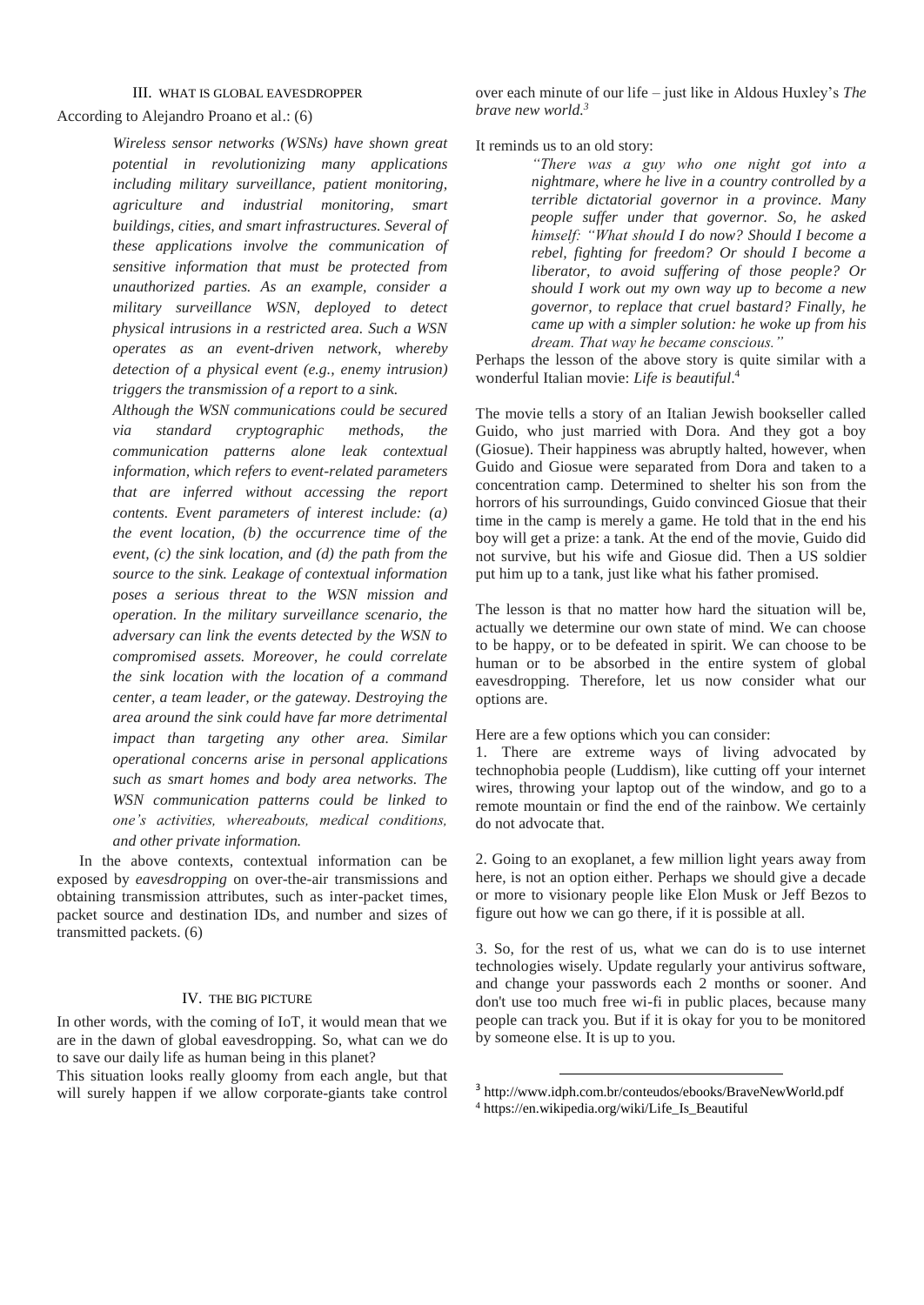4. If you belong to millennial generation, chance is you have become more adept with all these tips. But perhaps you want to do more for society. Our advice is, quoting a word of wisdom for environment activists in 90s: "*Think globally, act locally*." That would mean you should better find a number of friends near you who think likewise, and try to do something good for your community, be it helping orphanage or something like that. We have heard that a number of CEOs only work 3-4 days a week, and they spend the rest of the week to do what they can do for their community.

5. If your small group gets larger and becomes a national movement, then things get interesting. Do not do lobbying to Senate like those big oil companies in order to advance their interests. Instead, you can try to solve Mancur Olson's problem: "*how your group can do collective action at large scale, while the benefits are not so tangible for everyone*" (4). Our hypothesis is: Olson's collective action problem only applies to unconnected society. In a heavily connected society like ours now, we can figure out how to solve this Olson's dilemma, and doing some meaningful collective actions in the internet.<sup>5</sup> For example: there are some initiatives of online crowdfunding, crowdsourcing, and online cooperatives. <sup>6</sup> So, actually you can start to do something good to your community even with a small amount of fund, provided you plan properly and do it collectively.

# 6. A few hints for IT folks

If you are IT folks, perhaps you can try to do some advanced tips as follows:

> *To mitigate global eavesdropping, Proano et al. proposed traffic normalization methods that regulate the sensor traffic patterns of a subset of sensors that form MCDSs. They developed two algorithms for partitioning the WSN to MCDSs and SS-MCDSs and evaluated their performance via simulations. Compared to prior methods capable of protecting against a global eavesdropper, they showed that limiting the dummy traffic transmissions to MCDS nodes, reduces the communication overhead due to traffic normalization.(6)*

# V. THE UTILITARIAN QUESTION: PSYCHOPATHIC TRAITS INSIDE OUR MINDS

By suggesting an option to do collective action, it does not mean we are not aware that each of us has selfish motive. In fact, some of us on top of the ladder of society have inclination to be a psychopath. Let us quote an interesting article by Lindsay Dodgson: (9)

-

In the Diagnostic and Statistical Manual of Mental Disorders, or DSM-5, antisocial or psychopathic personality types are defined as having an inflated, grandiose sense of themselves, and a habit of taking advantage of other people. However, it's still a hard disorder to define, as most of us have some psychopathic traits. In fact, some psychologists believe everyone falls on the psychopathy spectrum somewhere.

On their own, some traits are beneficial to us, such as keeping a cool head, and having charisma. This is why many psychopaths become CEOs, because they can look at the cold, hard facts and make decisions without becoming emotionally involved.

Still, a number of researchers have attempted to find a way of diagnosing psychopathic behavior. One well-known test for psychopaths is the "*The Hare Psychopathy Checklist*," which analyses how you see yourself and other people.

The team from Columbia Business School and Cornell Universities gave participants a set of moral dilemmas, and also asked them to complete three personality tests: one for assessing psychopathic traits, one assessing Machiavellian traits, and one assessing whether they believed life was meaningful. This was one of the questions they were asked:

> *"A runaway trolley is about to run over and kill five people and you are standing on a footbridge next to a large stranger; your body is too light to stop the train, but if you push the stranger onto the tracks, killing him, you will save the five people. Would you push the man?"*

The team found that those who answered the dilemmas with an "ethic of utilitarianism" — the view which says the morally right action is whichever one produces the best consequence overall — possessed more psychopathic and Machiavellian personality traits. In the above question, if you'd choose to push the man, you have more in common with the people who had psychopathic or Machiavellian traits.

This makes sense when you think about how Machiavelli generally believed *"the ends justifies the means*," and that killing innocent people could be normal and effective in politics, as long as the outcome was for the greater good.(9)

This article seems convince us that we need to become aware on our own tendency of being a psychopath. Moreover, it takes honesty to admit that we are prone to be selfish person…then we can work out to be a better person. But there is a deeper question: if controlling our own motive can be very difficult, then where our society is heading? What are our choices?

<sup>&</sup>lt;sup>5</sup> An outline of reasoning to support this hypothesis has been written by us, but it is not included here due to space limitation. Interested reader may wish to contact corresponding author.

<sup>6</sup> For example: www.startsomegood.com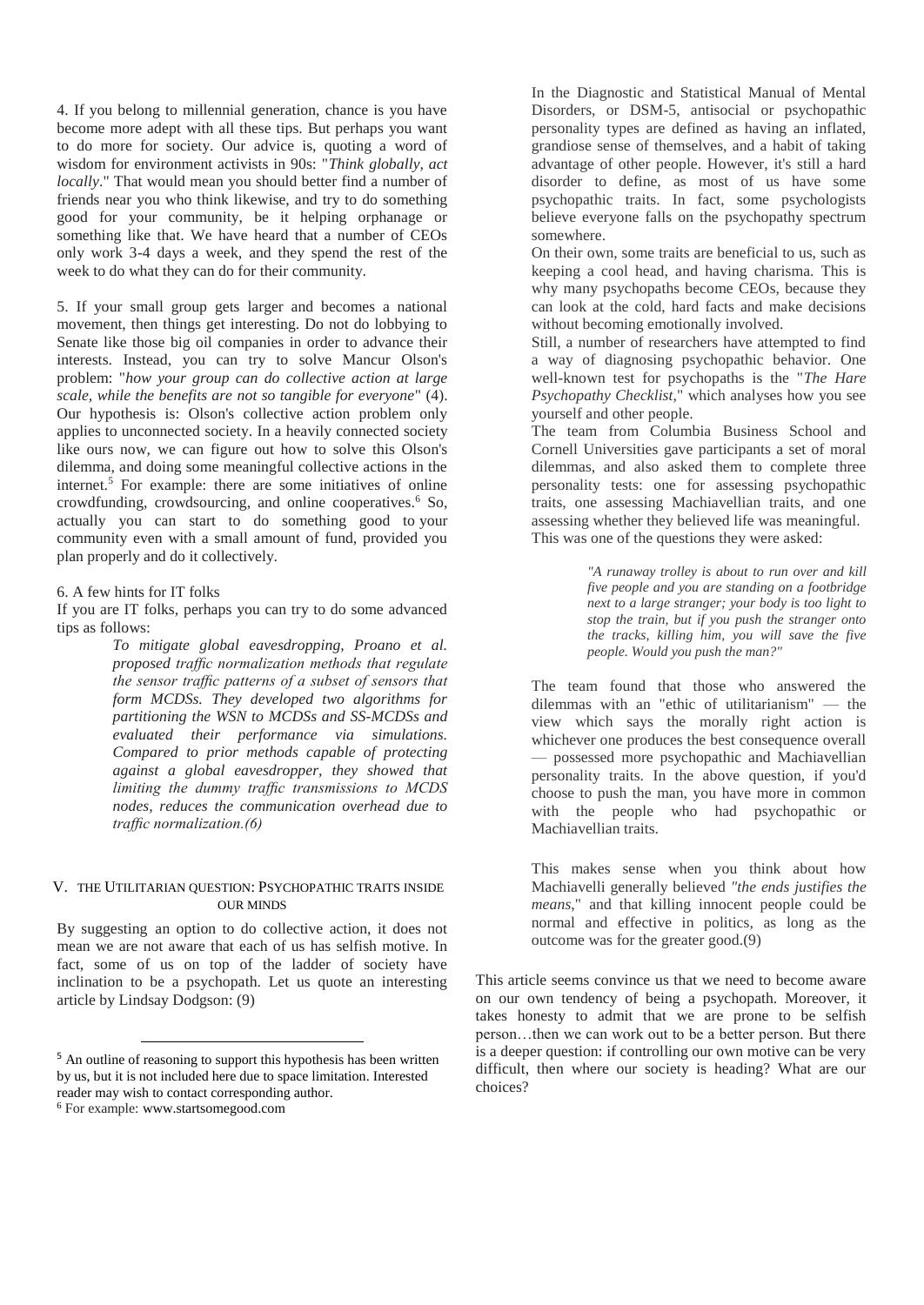# VI. WHERE WE ARE HEADING FROM HERE

Now, some of you may ask: by suggesting solution to Olson's collective action problem to save our humanity, where is the article heading? Are we advocating collective society as in old day Marxism hammer? Or are we advocating how to escape from the curse of capitalism's social darwinism?<sup>7</sup>

Yes, normally you read numerous political-economics jargons, e.g. leftist, right wing, centrist left or centrist right and so on.

But it is not our intention to submit another ideological parlance. In fact, these authors are scientist and mathematician, so we are not so inclined to any parlance.

In our opinion, our tendency to cooperate or compete is partly influenced by the culture that we inherit from our ancestors. One of us (VC) once lived for a while in Russia, and he found that many people there are rather cold and distant (of course not all of them, some are friendly). He learned that such a trait is quite common in many countries in Europe. They tend to be individual and keep a distant to each other. In physics term, they are like *fermions*. 8

There is a developmental psychology hypothesis that suggests that perhaps such a trait correlates to the fact that many children in Europe lack nurtures and human touch from their parents, which make them rather cold and individual. Of course, whether this is true correlation, it should be verified.

On the contrary, most people in Asia are gregariously groupie (except perhaps in some big metropolitans). They tend to spend much time with family and friends, just like many Italians. They attend religious rituals regularly, and so on. In physics term, they are *bosons*. Of course, this sweeping generalization may be oversimplifying.<sup>9</sup>

-

<sup>9</sup> After writing up this article, we found that Sergey Rashkovskiy also wrote a quite similar theme, albeit with a statistical mechanics in mind. The title of his recent paper is: "'Bosons' and 'fermions' in social and economic systems." Here is abstract from his paper: "We analyze social and economic systems with a hierarchical structure and show that for such systems, it is possible to construct thermostatistics, based on the intermediate Gentile statistics. We show that in social and economic hierarchical systems there are elements that obey the Fermi-Dirac statistics and can be called

Therefore, it seems quite natural to us, why Adam Smith wrote a philosophy book suggesting that individual achievement is a key to national welfare (because he was a British which emphasized individualism).<sup>10</sup> It took more than hundred years until mathematicians like John F. Nash, Jr. figured it out that individual pursuit towards their own goals will not lead them to achieve a common goal as society.

That is why, we choose to work out Mancur Olson's theorem, because he is able to condense the complicated game theoretical reasoning (whether one should cooperate or not) into a matter of collective actions.

So, which is better: *to be like fermions or bosons?* Our opinion is: just like in particle physics, both fermions and bosons are required. In the same way, fermion behavior and boson behavior are both needed to advance the quality of life. Fermion people tend to strive toward human progress, while boson people are those who make us alive. Just like an old song: Ebony and Ivory….they make harmony in society.

We hope this paper help us to see that collective actions are what made us a human society.<sup>11</sup> And it seems related to *social innovations* and also social *capital* too, in other words a society with social capital and collective actions will ensure its sustainable future.<sup>12</sup> But this is beyond the scope of this article, let us leave such a discussion to economists.

But this article surely does not offer a bold answer to where we are heading as global community. Do we arrive at the end of history or this is just a beginning to a new era? Let time will tell.

## VII. CONCLUDING REMARKS

In this paper, we tried to draw a fair assessment on things which will take place soon with IoT, 5G and all that. Nonetheless, we are aware that this article sounds quite gloomy. We are not techno-utopians (read Evvgeny Morozov's WSJ article on digital dictatorship<sup>13</sup>), but we are not techno-pessimists either. Perhaps you can consider us as:

1

<sup>7</sup> See for example Richard Hofstadter: Social Darwinism in American thought. url:

http://culturism.us/booksummaries/SocialDarwinismHofst.pdf <sup>8</sup> While our proposed simplifying analogy of human behaviour, i.e. individualism and collectivism sound not so common. Indeed such cultural psychology research has been reported since Harry C. Triandis et al. See for example: (a) The Self and Social Behavior in Differing Cultural Contexts, Psychological Review, vol. 96 no. 3; (b) Harry C. Triandis and Eunkook M. Suh, CULTURAL INFLUENCES ON PERSONALITY, Annu. Rev. Psychol. 2002. 53:133–60; (c) J. Allik & A. Realo, Individualism-collectivism and social capital, JOURNAL OF CROSS-CULTURAL PSYCHOLOGY, Vol. 35 No. 1, January 2004, 29-49. This last mentioned paper includes a quote from Emile Durkheim: "The question that has been the starting point for our study has been that of the connection between the individual personality and social solidarity. How does it come about that the individual, whilst becoming more autonomous, depends ever more closely upon society? How can he become at the same time more of an individual and yet more linked to society?"

fermions, as well as elements that are approximately subject to Bose-Einstein statistics and can be called bosons. We derive the first and second laws of thermodynamics for the considered economic system and show that such concepts as temperature, pressure and financial potential (which is an analogue of the chemical potential in thermodynamics) that characterize the state of the economic system as a whole, can be introduced for economic systems." Url: https://arxiv.org/ftp/arxiv/papers/1805/1805.05327.pdf

<sup>&</sup>lt;sup>10</sup> If only Adam Smith was born in Bangkok or Manila, probably he wrote his book in a different way.

 $11$  In our country, there is a specific word for some people who work together to achieve a common goal: "*gotong royong.*"

<sup>&</sup>lt;sup>12</sup> Emily Ouma & Awudu Abdulai. Contributions of Social Capital Theory in Predicting Collective Action Behavior among Livestock Keeping Communities in Kenya. url:

https://ageconsearch.umn.edu/bitstream/49994/2/Manuscript%20No. %20423\_Social%20capital%20theory%20and%20collective%20actio n.pdf 13

https://www.wsj.com/articles/SB10001424052748703983004575073 911147404540